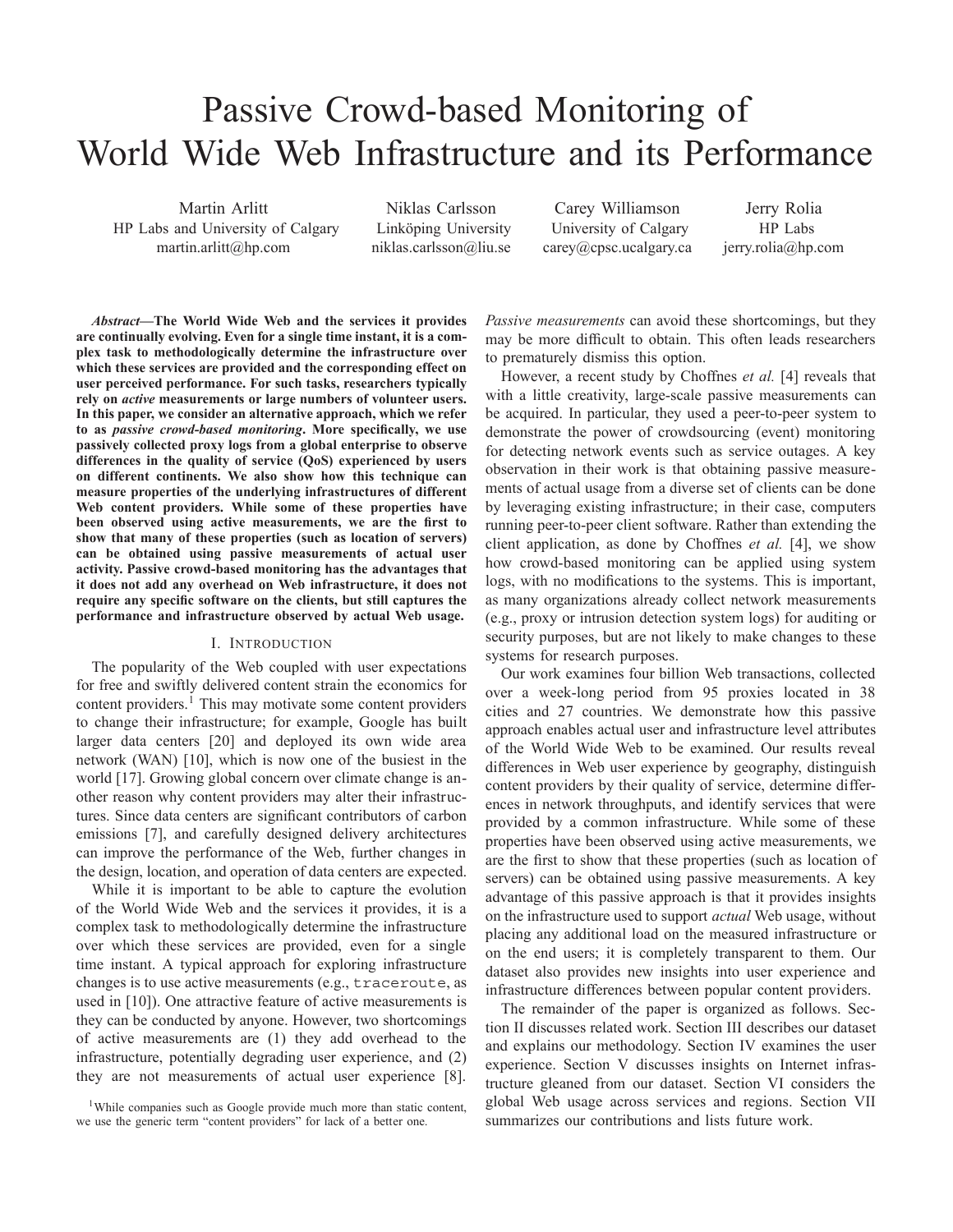#### II. RELATED WORK

Passive measurements of actual application, system or network usage are highly desired. Often, such measurements are difficult to obtain. Recently, Choffnes *et al.* proposed a crowdsourcing approach to network monitoring [4]. As mentioned in Section I, our work complements their work in several ways. Gerber *et al.* [8] demonstrate how to use netflow logs to accurately assess network download speeds. Section IV-C offers several complementary results.

Our study uses logs from a set of globally deployed Web proxies. Web proxy logs are a rich source of information. They have been used for purposes such as workload characterization [3], [18] evaluating the benefits of Web caching [16], [19], and improving cache management [13], [24]. In this work we seek to extract additional useful information from Web proxy logs. In particular, we leverage different file transfer measures observed from different geographic locations.

Numerous works have examined aspects of the Internet topology, often via *active* measurements. For example, Gill *et al.* [10] used traceroute to reveal the size of content provider wide-area networks. Katz-Bassett *et al.* developed reverse traceroute, to improve the accuracy of path discovery [12]. Other works consider how to quickly identify which mirrored server a client should use [6], [11]. Stemm *et al.* [23] considered how to achieve this using *passive* measurements. Eriksson *et al.* [5] also used a passive technique, extracting network structure information from packet-level traces. Our work differs in that we investigate what information about the infrastructure can be extracted from passively collected, application-level data in existing system logs.

Lastly, Padmanabhan *et al.* used passively collected serverbased measurements to glean insights into client and infrastructure performance [21]. In contrast, passive crowdbased monitoring provides similar capabilities across multiple content providers (each with many servers).

## III. METHODOLOGY

# *A. Dataset*

To facilitate this study, we obtained transaction logs from a set of globally distributed Web proxy caches used by an enterprise with roughly 300,000 employees world-wide. The logs were gathered for the same one week-long period across 95 proxies. These proxies are located in 38 cities in 27 countries on six continents; 47 proxies are from the western hemisphere, and 48 from the eastern hemisphere. Although the activity reflects business rather than residential use of the Web, the data enables us to passively monitor actual Web traffic from a "crowd" of users around the globe.

The logs we obtained were in numerous different formats. We extracted the common fields from each log to create a single aggregated log in a consistent format. The aggregated log contains one record for each completed HTTP or HTTPS transaction. Each record contains the start time, the duration, the number of request bytes (including HTTP headers), the number of response bytes (including HTTP headers), the action taken by the cache, the content type, the response status, the request method, the Host for the transaction, and an identifier to indicate which proxy handled the transaction.

We collected the Web proxy logs from midnight (UTC) on Sunday, September 20, 2009 until midnight on Sunday, September 27, 2009, across all 95 proxies. During this period, a total of 4.015 billion transactions were served by the proxies, and 68.83 TB of response data were delivered to the clients.

Overall, the North American clients accounted for just over half of the HTTP transactions and data transferred. Asian and European clients each accounted for about 20% of the activity. Clients in South America, Middle East/Africa, and Australia together account for 7% of activity. This roughly corresponds to the distribution of employees in the enterprise.

## *B. Information Extraction*

In their study, Choffnes *et al.* instrumented a P2P client to collect the exact information of interest to them [4]. In this study we are using logs that were intended for a different purpose. To obtain the information we want, we combine (in various ways) three types of log data: the *action* taken by the cache for each transaction, the amount of data transferred, and the transfer duration. In the remainder of this section, we describe these fields and how we used them.

Since the proxies that collected the logs cache content, it is important to discern the different *actions* taken by the proxy. Across the geographies, on average 41% of all transactions resulted in a *hit*; i.e., were served from the proxy's cache. 39% of transactions result in a *no-cache miss*. This means that the requested object was labeled *uncacheable* by the content provider (via an HTTP response header). 11% of transactions resulted in a *miss*; this means a cacheable object was not available in the cache when requested by a user. Each type of action reveals some information that we can use. We elaborate on several specific ways below.

Web transfers tend to be for small objects [2]. This characteristic holds in our dataset. The median overall transfer size is only 758 bytes. This is influenced by the large number of transactions that return only HTTP headers (e.g., response status 304) or small objects like graphical icons. We exploit this characteristic to use the transfer duration of small cache misses as a first order approximation of the network latency between the cache and the content provider's server. Similarly, we use cache misses for large objects (about 1% of responses are larger than  $10<sup>5</sup>$  bytes) to evaluate differences in the throughput with different providers.

The transfer *duration* value in each transaction record is the elapsed time from when the client's request is received by the proxy until the proxy has sent the complete response to the client. Figure 1 illustrates this. If the requested object is found in the proxy's cache (a *hit*), then the total duration  $D = d_1 + d_2$ ; otherwise the proxy must retrieve the object from the content provider. In this case, the total duration  $D \leq$  $d_1+d_2+d_3+d_4$ . D is not strictly equal to the sum of  $d_1, d_2, d_3$ and  $d_4$ , since the proxy attempts to hide latency when possible, e.g., by prefetching embedded images on HTML pages.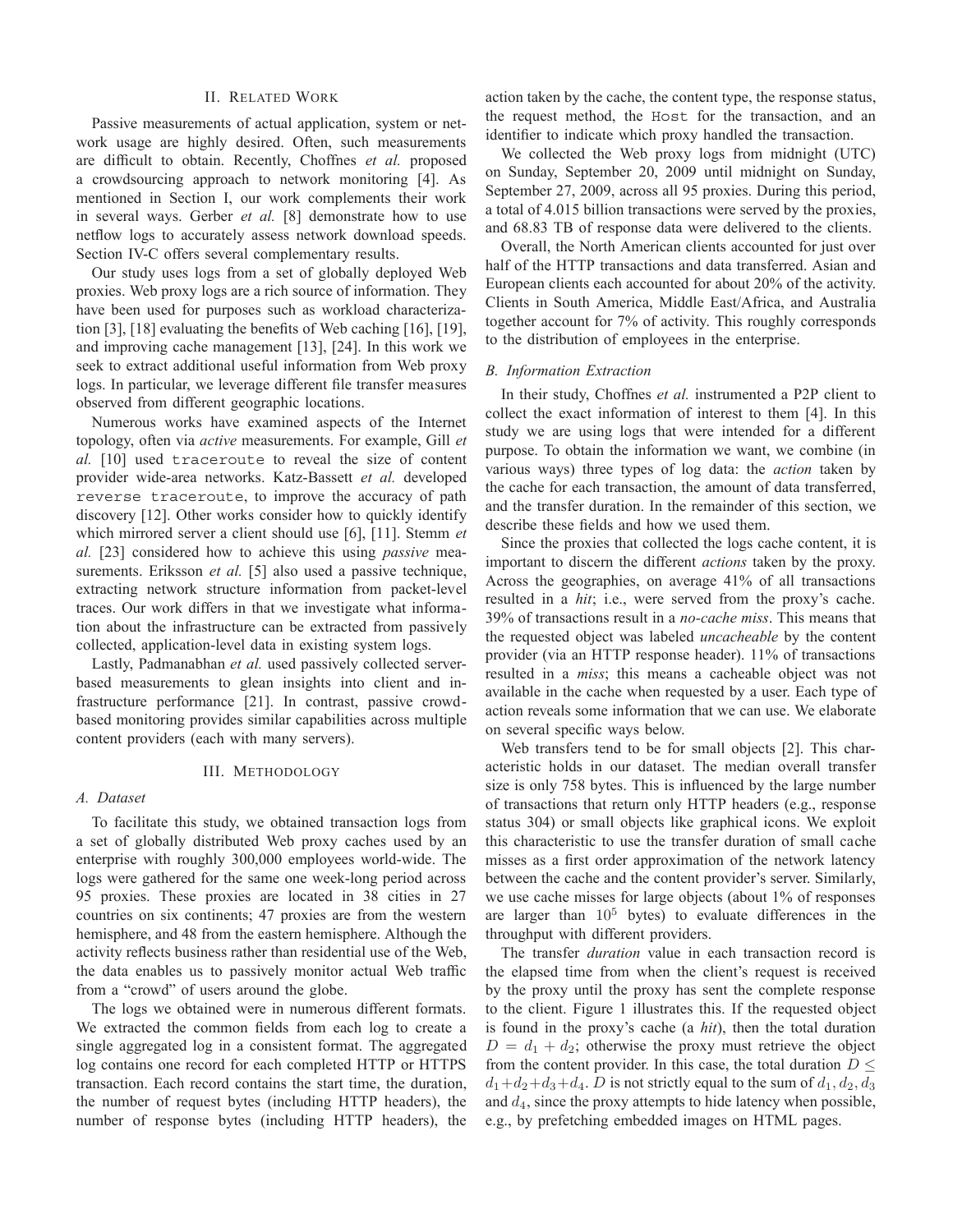

Fig. 2. Transfer Durations.



Fig. 1. Explanation of Transfer Durations.

## IV. USER EXPERIENCE

A general topic of interest for the Web is user experience. For example, projects such as Google's SPDY are devoted to making the Web faster.<sup>2</sup> In this section, we leverage the proxy logs to analyze the performance observed by a large number of clients. We first consider the aggregate performance over all services, then we explore the service provided by a few popular providers, and examine their infrastructure and performance differences by geography.

## *A. High-level Transfer Duration Differences*

The primary indicator of user perceived performance in our dataset is transfer duration. Figure 2(a) shows the CDF of the transfer durations for all transactions in the dataset. Cache hits tend to have very short durations, with a median of 3ms. In general, caching improves the experience for all users. This can be seen from the wide gap between hits and misses in Figure 2(a). This is one indication of the importance of content providers marking content as "cacheable".

The overall transfer duration distribution ("All") has a median value of 50ms. This is significantly (and positively) influenced by the high cache hit rate (around 40% across geographies). Cache misses take considerably longer than cache hits, as each such transaction must be fulfilled by an external server. The median duration jumps to 123ms. The median value for no-cache misses is even higher, at 154ms, even though no-cache transactions tend to transfer less data. This indicates the degree to which the content provider's server(s) rather than the (wide area) network are the cause of the degraded user experience for these transactions.

Figure 2(b) explores how user experience differs by location. This figure shows the CDF for the transfer durations of cache misses by continent. This reveals what the experiences of the enterprise's users would be across geographies if no caching were in place. Users in North America experience the best service, with a median duration of 69ms and the lowest durations overall. Users in Europe and South America have similar transfer durations for cache misses, with medians of 134ms and 162ms, respectively. Users in Middle East/Africa, Asia, and Australia have the poorest service, with median durations for cache misses of 281ms, 354ms, and 371ms, respectively. However, from this graph alone one cannot determine if the differences are due to the enterprise's network infrastructure or more general Internet infrastructure. We investigate this further in the following sections.

#### *B. Content Provider QoS*

We next consider the *quality of service* (QoS) experienced by users from different providers. For this analysis, we use the transfer durations of small cache misses (responses less than 1,460 bytes, including headers, which will typically fit in one TCP packet) as a first QoS measure. Such transactions represent the smallest exchange that we could observe between a proxy and an external server.

One of the most popular providers in our dataset is MSN. Figure 3(a) shows the distribution of small cache miss transfer durations across selected landmarks. This figure reveals that the shortest durations occur in the US, but even within the transactions at a given landmark, there is noticeable variability.

Figure 3(b) shows the results for Google. An obvious difference in this figure is that the durations at each landmark are remarkably consistent. This can be seen from the almost vertical lines through the initial 80% of the distributions. One hypothesis is that Google's use of its own WAN [10] enables them to provide more consistent response times.

Figure  $3(b)$  also shows that  $10-20\%$  of the small miss transactions (the upper tail of the distribution) have much longer durations at each landmark. In a study of Google's CDN, Krishnan *et al.* observed that a sizeable fraction of clients experience higher latencies than other clients in the same geographic region, due to routing inefficiencies and packet queueing [15]. This is a case where the service level event monitoring described by Choffnes *et al.* could identify

<sup>2</sup>Google, "Let's make the Web faster", http://code.google.com/speed/.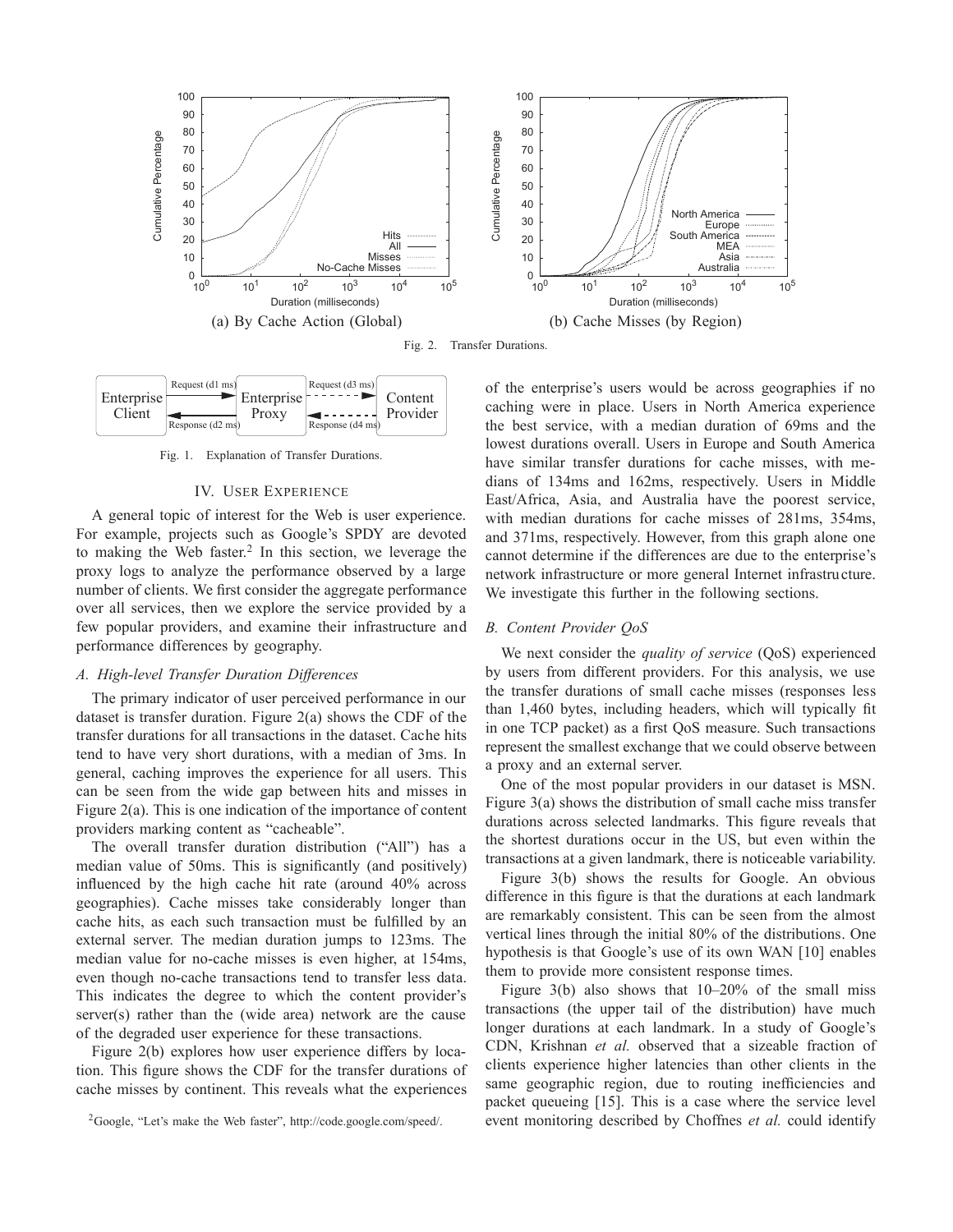

Fig. 3. Small miss transfer duration distributions from landmarks to MSN and Google.

the incidents as they occur, and help find the root causes.

Another opportunity for content providers to improve the QoS they provide is to take advantage of Web caching. Table I provides information on the cacheability of content from different providers as well as their observed (global) cache hit rates. Several of the globally popular providers (MSN, BBC) have cache hit rates above the overall average. Google, the most popular provider in the dataset, saw only about half of its cacheable content result in hits. All of these providers labeled a significant fraction of their content as uncacheable.

Advertising is an important aspect of the Web from an economic perspective. Table I shows the caching results on the three most common advertisers seen in our workload.<sup>3</sup> There are dramatic differences in the fraction of transactions that resulted in cache hits (80% for 2MDN) and the fraction of transactions labeled uncacheable by others (91% for DoubleClick). The latter approach could degrade user experience (and thus perception) of on-line advertising.

We distinguish between two types of Content Distribution Networks (CDNs). Some large providers have deployed their own infrastructure to deliver static content. Table I includes three examples. These brand-specific CDNs provide mostly static images, resulting in rather high hit rates in the enterprise's caching infrastructure. The second type of CDNs are brand-neutral. These are third-party companies that deliver content for any provider for a fee. The only noticeable difference seen in Table I for this group is they provide slightly more uncacheable content than do the brand-specific CDNs.

#### *C. Network Throughput*

Next, we consider the throughput achieved on cache misses. To calculate the throughput, we consider only the largest 1% of transfers (i.e., cache misses for objects larger than  $10<sup>5</sup>$  bytes). For these connections, we divide the total size by the transfer duration to determine the average throughput for the transfer.

Figure 4(a) shows the results for large transfers from MSN servers. The results clearly differ across the different locations. At the  $US_{PT}$  proxy, 90% of the large transfers saw an average throughput over 1 Mb/s  $(10^6$  bps), while the IN proxy only

TABLE I CACHE PERFORMANCE BY PROVIDER.

|             |                    | Cache       | Cache          | No-Cache      |
|-------------|--------------------|-------------|----------------|---------------|
| Class       | <b>Brand</b>       | <b>Hits</b> | Misses         | <b>Misses</b> |
|             |                    | $(\%)$      | $(\%)$         | $(\%)$        |
| Providers   | Google             | 21          | 21             | 58            |
|             | <b>MSN</b>         | 45          | $\overline{c}$ | 53            |
|             | Facebook           | 12          | 3              | 85            |
|             | <b>BBC</b>         | 50          | 15             | 35            |
| Advertisers | <b>DoubleClick</b> |             | 2              | 91            |
|             | 2MDN               | 80          | 19             |               |
|             | <b>ATDMT</b>       | 19          | 18             | 63            |
| Brand-      | fbcdn              | 64          | 36             |               |
| Specific    | yimg               | 89          | 10             |               |
| <b>CDNs</b> | ytimg              | 78          | 25             |               |
| Brand-      | Limelight          | 80          | 10             | 10            |
| Neutral     | Edgesuite          | 49          | 44             |               |
| <b>CDNs</b> | Akamai             | 73          | 19             |               |

saw 10% of large transfers at or above this rate. Figure 4(b) shows similar results for large transfers from Google's servers. Figure 4(b) also shows that roughly 5% of large transfers at the  $US_{CT}$  and  $US_{ET}$  proxies exceeded 10 Mb/s (10<sup>7</sup> bps). These estimates represent lower bounds, as the proxy infrastructure may limit the speed at which a provider serves the objects.

Figure 4(c) provides the average throughput results observed for YouTube servers. A notable observation from this graph is that the distributions look remarkably similar across geographies. Since YouTube is streaming video over HTTP, this seems to be an artifact of their delivery configuration, rather than a measurement artifact. These may be one type of the rate-limited flows discussed by Gerber *et al.* [8].

The median throughputs for the YouTube transfers shown in Figure 4(c) range from 436 Kb/s to 692 Kb/s. These are all above the median bit rate of YouTube content (328 Kb/s) reported by Gill *et al.* in 2007 [9].

# V. INFRASTRUCTURE CHARACTERIZATION

This section examines infrastructure differences by geography, and investigates the underlying causes.

## *A. Server Location and Replication*

One topic of interest is understanding where popular content providers locate their servers (or data centers). A common

<sup>&</sup>lt;sup>3</sup>We identified advertisers using the labels from [14].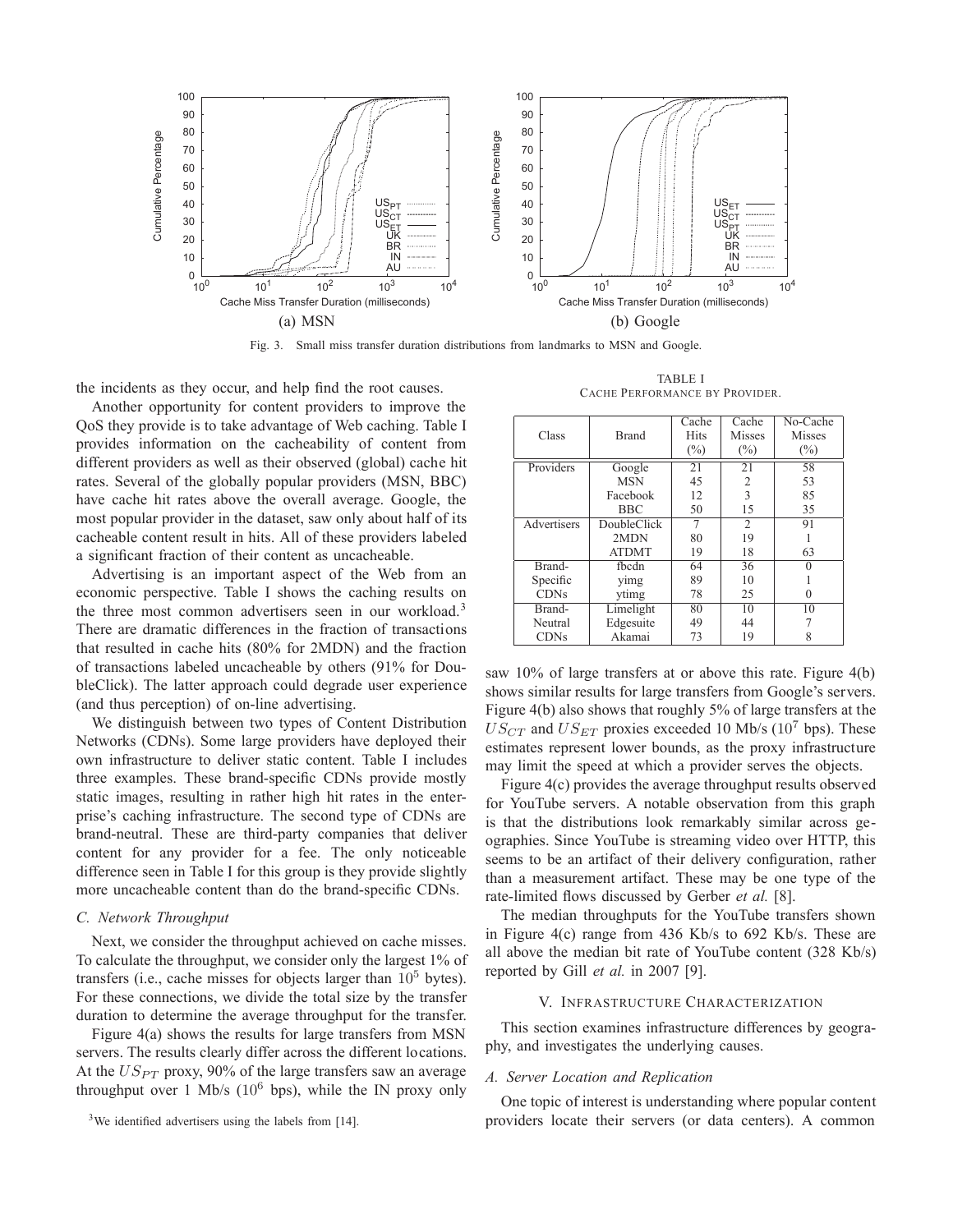

Fig. 5. Small miss transfer durations from landmarks to RapidShare and Google.

Fig. 6. Small miss transfer durations from landmarks to Google services.

method to assess this is to perform active measurements from a set of *landmarks*, i.e., a set of computers at known locations. For example, this approach was used by Antoniades *et al.* [1] to show that the *RapidShare* "one click" file sharing service deploys all of its server infrastructure in Germany.

In this paper we are concerned with the actual infrastructure serving our users, and how well it can be identified using passively collected proxy logs. In contrast to Antoniades *et al.*'s active measurements, our logs do not contain the round trip times (RTTs) from a proxy to an external server, so we must improvise. Similar to Section IV-B, we use the transfer duration of small cache misses (less than 1,460 bytes).

To demonstrate that the information obtained by Antoniades *et al.* [1] can be gleaned from passive proxy logs, we also study RapidShare. Figure 5(a) shows the minimum, 5th percentile and median durations for small no-cache misses to RapidShare, from 20 landmark locations (proxies) across the globe.<sup>4</sup> Each landmark location is denoted by its country code; the US landmarks are further divided by their timezone. Figure 5(a) shows that the shortest durations occur in Germany, matching the conclusion in [1].

Figure 5(a) reveals that the same conclusion would be reached by considering other values, such as the 5th percentile or the median. Using a value other than the minimum may be desired, as it could be more robust to data quality issues.

Figure 5(b) shows the minimum transfer durations for small cache misses from the 20 landmarks to Google. It reveals that some of the minimum transfer times are quite low; e.g., 2ms for the  $US_{ET}$  landmark. Also, there appear to be servers in multiple locations (i.e., decentralized placement, unlike RapidShare). Lastly, the transfer times for Google are generally lower than for RapidShare. This is to be expected, due to the use of decentralized infrastructure. While such observations for Google were expected, the results show that our passive technique is capable of revealing them.

In this case study, our ability to pinpoint the location of a provider's servers is limited by the number of landmark locations available to us. However, with a more diverse set of landmark locations, the crowd-based monitoring technique should be able to provide more precise location information.

## *B. Mapping Services to Providers*

In Section V-A, we showed how the transfer durations from a set of landmarks could locate a provider's infrastructure. These measurements could also serve another purpose: mapping a service to its infrastructure provider (and possibly its owner). These measurements form a *delay vector* [22], which is essentially a fingerprint of the infrastructure provider.

As an example of how this works, we consider three *services*: Google search, YouTube, and ytimg.com, which serves images for YouTube. As these services are all provided by Google, we use them to demonstrate the potential of the approach. Figure 6 reveals how nearly identical "fingerprints" can be extracted for these services, even though Google search has several orders of magnitude more transactions. In other words, even with relatively few transactions at a landmark, a reasonable fingerprint can still be obtained.

Given the large number of unique "services" in Web traffic, a systematic method for grouping services into a smaller num-

<sup>4</sup>No-cache misses were used since there were few cache misses for RapidShare. Also, please note the y-axis in Figure 5 is in log-scale.